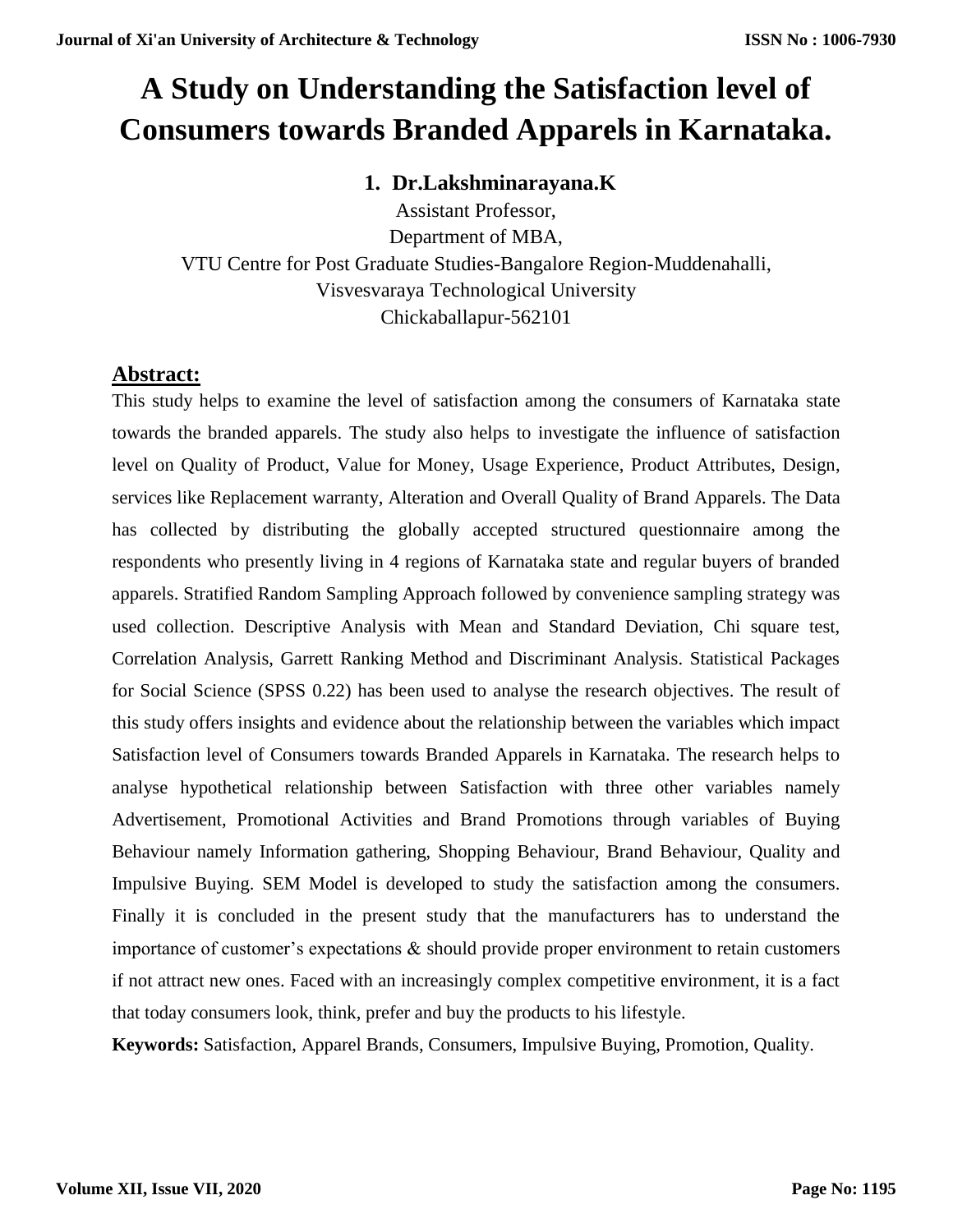# **1. Introduction:**

Purchasing choices are made rather influenced by a great many options such as specific, mental, and community pieces. Business people need to perfect the thought process undergone by customers, to compare it coupled with the marketplace info of theirs, and also use the ensuing info to publicize the factors of theirs. The relation between dressings along with the notion of individual expression is actually difficult.

India's branded textile and apparel industry has an astounding presence inside the financial aspect of country. It's of the industry to enter the existence of the nation. The sector has been a self-reliant Industry from the development of raw materials to the delivery of end products with comprehensive value addition at each phase of processing.

Apart from providing involving a number of small essentials of daily life, the recognized apparel industry plays an integral role in contributing to manufacturing output, employment enhancement, consequently the country's export revenue. Its current contribution is around fourteen % of Industrial production, four % to the GDP, together with seventeen % on the country's export revenue. Supply of labour to this industry is estimated to be slightly higher than thirty five million workforces.

The Branded Apparel business appears to preserve marketing of huge menswear, female's utilize & kid's consumption. The menswear business is composed of male's Active wear, casuals, essential, formals, and formals for occasions & party wear. Whereas females" apparel marketplace contains female's active wear, casuals, essential, formals, formals for occasions  $\&$ party wear. While the Kids use marketplace is comprises little apparels, boys active wear, companies" essentials, businesses formalwear, boys formalwear, children's outerwear, females active wear, women day use, females essentials, females formalwear event, females party wear & also kids wear.

The branded textile and clothing market place in India is producing efficiently in probably the most recent past and while the expansion rates are forecast to decelerate, will stay unbelievably beneficial. The Indian Branded Apparel marketplace had comprehensive earnings of 1dolar 1, 28,102.5 million in the year 2009, leading to CAGR of 9.9 percent for time period starting from 2011-2012. Revenue of men's clothing proved probably to be very profitable to any branded clothing market place in Indian in 2012, which constituted to an overall revenue of 11,864.5 million dollars precisely the essentially love 42.2 percent of market prevailing worth.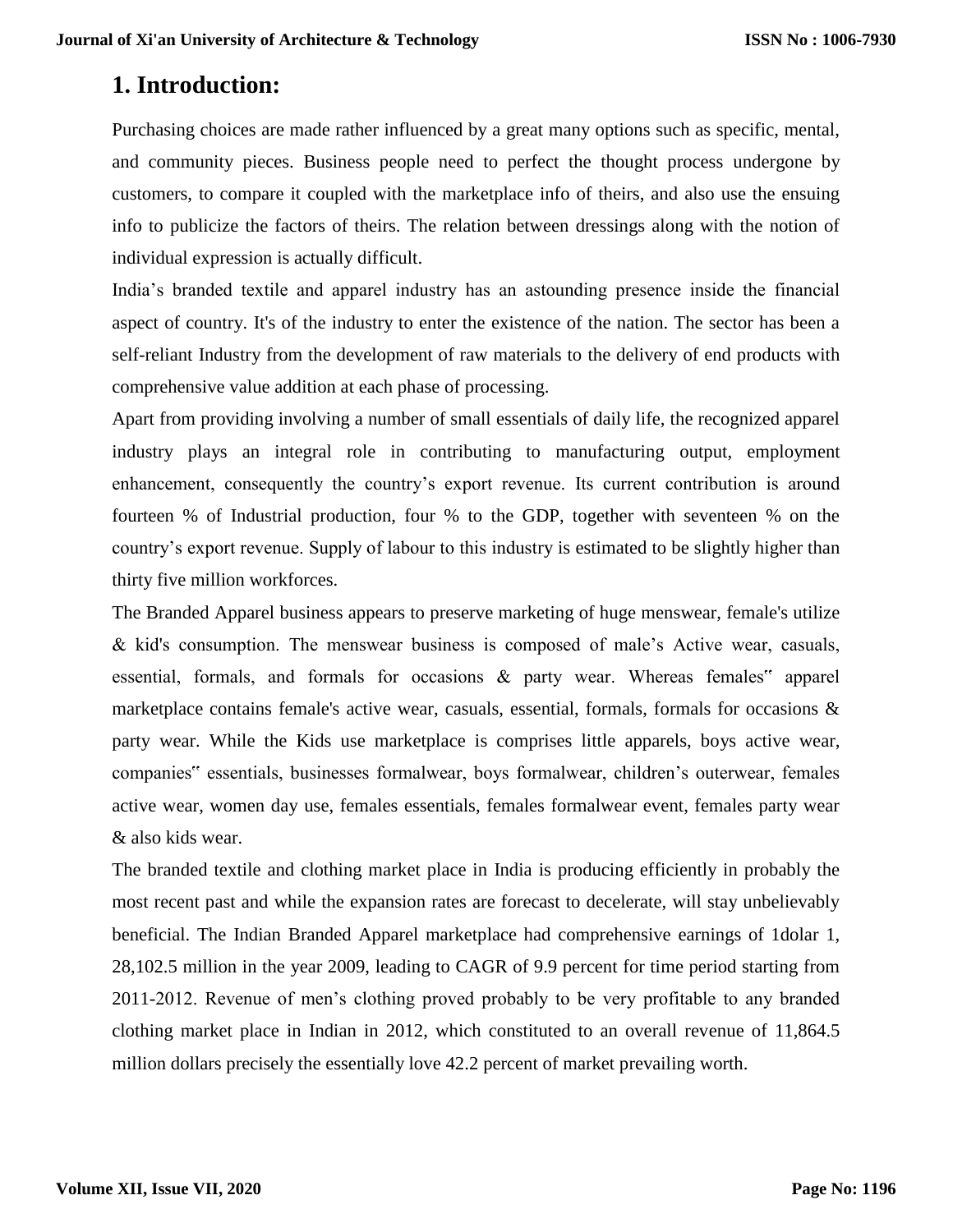Karnataka is located on the southern part of India. It's with nearly all prosperous states within India. Karnataka can generate Positive Many Meanings - Positive enhancement in the areas of instruction, agriculture, industry, tourism and literature. Bengaluru is experiencing as the capital of Karnataka. Bangalore is actually realized as next silicon city of Asia as a quick result of its blooming information & Technology Corporation.

# **2. Review of Literature**

- **Lakshminarayana.K and Dr.Sreenivas (2016)** this study helps to investigate the relationship between the factors which affects the buying behaviour towards branded apparels in Bangalore city. The Data has collected by distributing the globally accepted structured questionnaire among the respondents who presently living in Bangalore city and regular buyers of branded apparels. Convenience sampling method was used with sample size of 200 for collection. Descriptive statistics was used to analysis the demographics and the Chi-square test were used to analyse the research objectives. The result of this study offers insights and evidence about the relationship between the variables which impact consumer buying behaviour for branded apparels. Finally it is concluded in the present study that there is significant relationship between reference group and purchase intention also promotion, Store attributes, product attributes, Income of the respondent and occupation have positive significant relation between consumer buying behaviour.
- **Lakshminarayana.K and Dr.Sreenivas (2017)** conducted a study mainly to know about the consumer buying behaviour towards branded apparels in Bangalore city. The study reveals that there is a lot of scope for new entrants in this field, the manufacturers and marketers of branded wears should concentrate on making new consumer rather than retaining old one. The number of people visiting the showroom with a brand in mind, in same as the number of people visiting the showroom with no brand in mind. Most of the time buyers visit the showroom of branded wears with the purpose of shopping however compared to women, male consumer visit the showroom for passing time, even though pop, advertisement, promotional schemes and other factors influence the consumer purchase decision and consumer stimulated to buy. Among the various promotional schemes and promotional measures discounts, buy2 get1 free schemes have maximum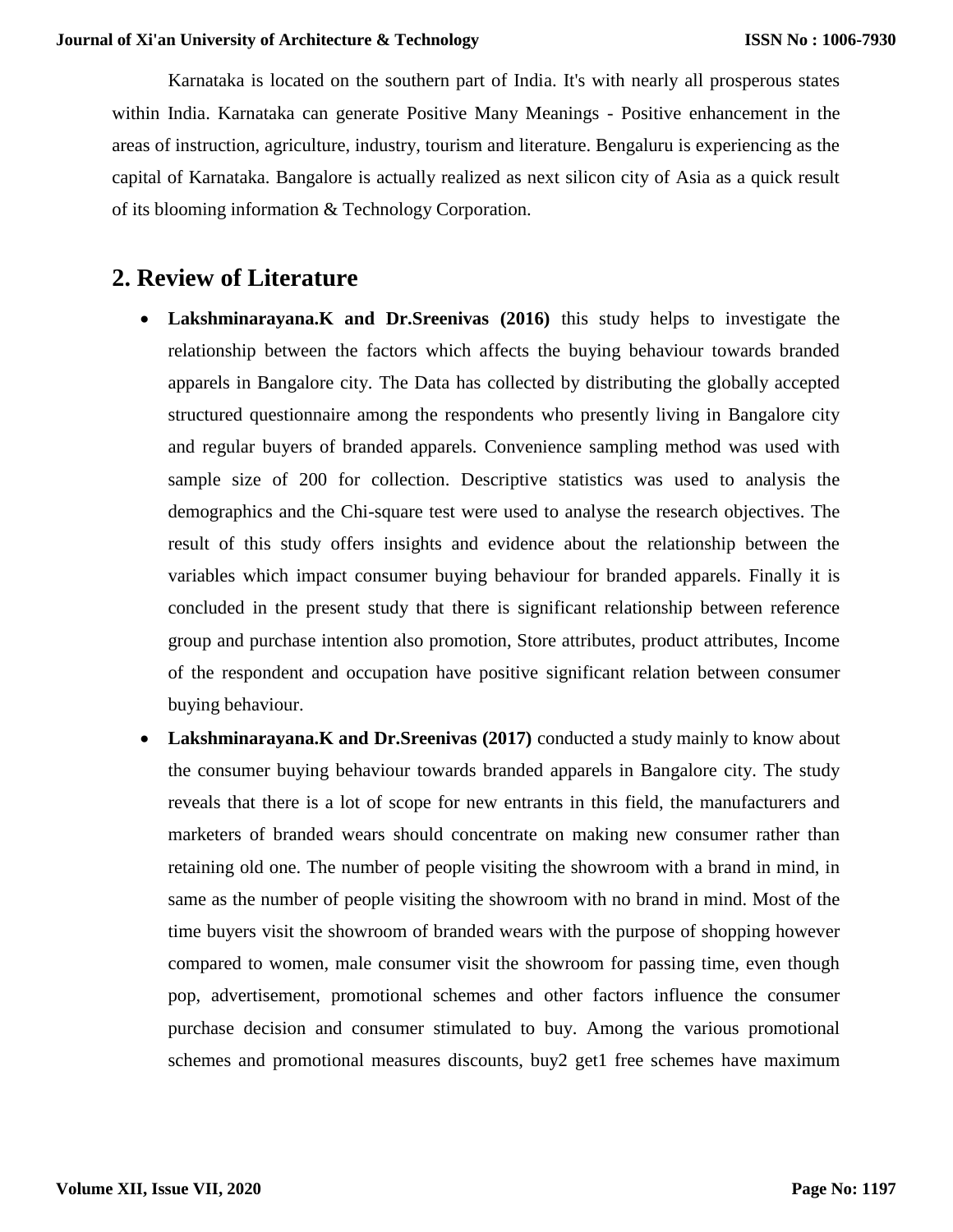influence on purchase decision of a particular brand. With the effective marketing mix and strategies can extend the sustainable growth in this industry.

- Lakshminarayana.K and Dr.Sreenivas (2018) conducted a study mainly to know about the consumer buying behaviour towards branded apparels in selected cities of Karnataka. The research paper Consumer Buying Behavior towards Branded Apparels in Karnataka was undertaken with the objectives to study the socio economic characteristics of consumers who prefer branded apparels and to know the factors which influence the consumers for purchasing branded apparels. For meeting the objectives primary data was collected from 200 consumers with the help of questionnaire across the Karnataka in selected cities. From the study it was found that consumers are brand conscious now a days. To look more stylish they prefer branded apparels and branded apparels also depict the status of a person. Due to more durability, variety and quality and people prefer branded apparels.
- **Lakshminarayana.K and Dr.Sreenivas (2018)** conducted a Study mainly to know the level of consumer Awareness and Perception of Branded Apparels in Indian Apparel Industry with reference to Karnataka. A single-cross sectional descriptive research design was undertaken to investigate the issues of enquiry in the present study. The data have been collected using a structured closed ended questionnaire. Researcher has seen that advertisement and shelf presence are the main source of brand awareness. Firms which are investing in other means should introspect their strategies. One can also interpret that majority of the respondents think that brand is more costly and it is not available everywhere. It is also seen that price and experience have an impact on their perception about brand; it may be recommended that improving advertisement leads to better experience in the market.
- **Lakshminarayana.K and Dr.Sreenivas (2018)** this study explains the relationship between elements which affect consumer buying behaviour for apparel products in Mysore city. The Data has collected through structured questionnaire among the respondents who presently living in Mysore city. Convenience sampling method was used with sample size of 100 for collection. Descriptive statistics was used to analysis the demographics and the Chi-square test were used to analyse the research objectives. The result of this study offers insights and evidence about the relationship between the variables which impact consumer buying behaviour for branded apparels. Finally it is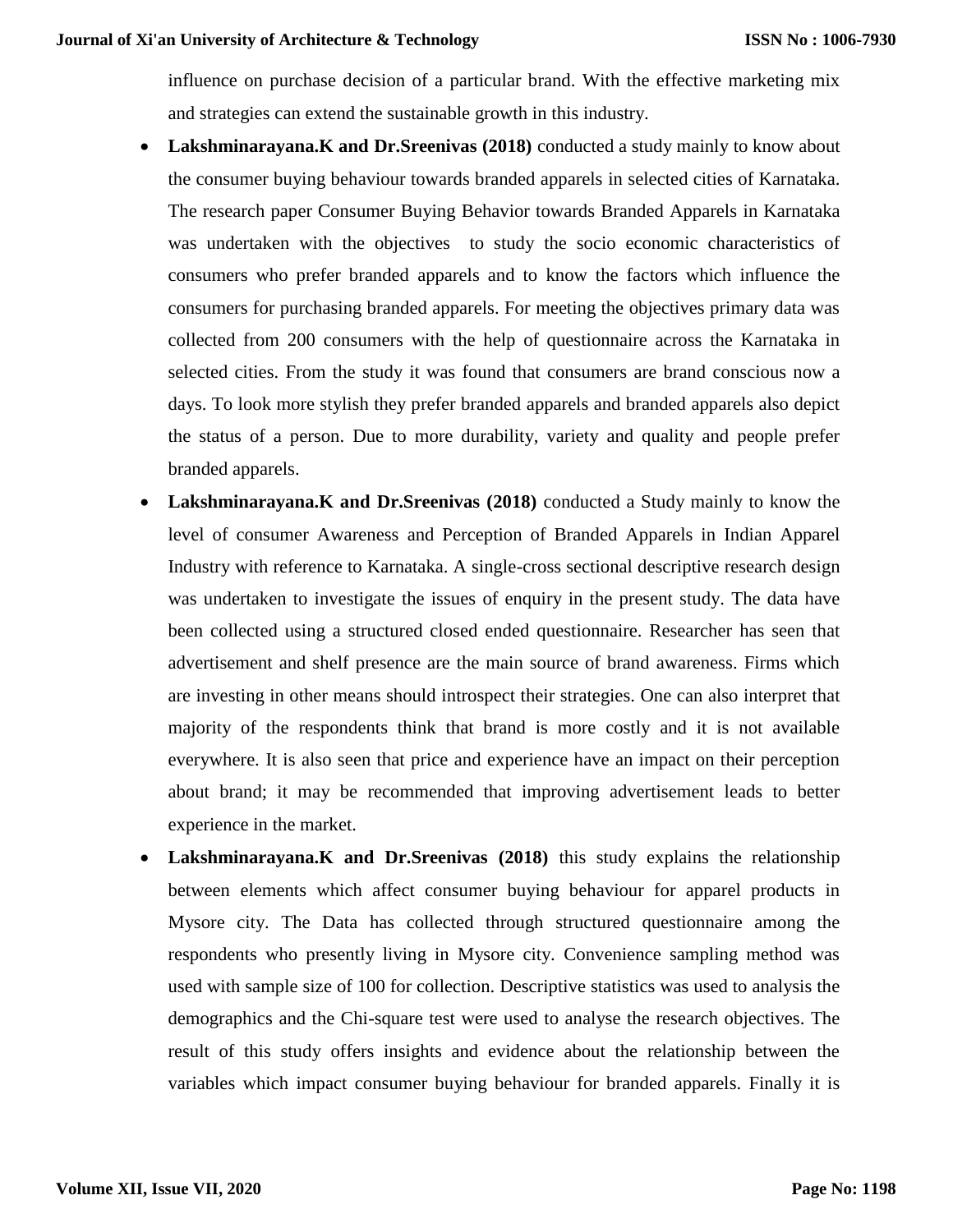concluded in the present study that there is significant relationship between reference group and purchase intention also promotion, Store attributes, product attributes, Income of the respondent and occupation have positive significant relation between consumer buying behaviour.

# **3. Methodology**

Descriptive research design was adopted for the study considering the nature and scope of the study. Emphasis was given on studying the Understanding the Satisfaction level of Consumers towards Branded Apparels in Karnataka. The Data has collected by distributing the globally accepted structured questionnaire among the respondents who presently living in 4 regions of Karnataka state and regular buyers of branded apparels and Secondary data was elicited from different websites and Records/Documents available with industries and line department for the study. Stratified Random Sampling Approach followed by convenience sampling strategy was used collection. Descriptive Analysis with Mean and Standard Deviation, Chi square test, Correlation Analysis, Garrett Ranking Method and Discriminant Analysis. Statistical Packages for Social Science (SPSS 0.22) has been used to analyse the research objectives. Secondary data was elicited from different websites and Records/Documents available with industries and line department for the study.

# **4. Data Analysis & Interpretation**

#### **Table-1**

#### **Chi-Square Tests**

**Age of the Respondents and Satisfaction with Regard to the Quality of Product**

|                                 | Value            | df | Asymp. Sig.<br>$(2-sided)$ |
|---------------------------------|------------------|----|----------------------------|
| Pearson Chi-Square              | $34.048^{\rm a}$ | 16 | .005                       |
| Likelihood Ratio                | 49.900           | 16 | .000                       |
| Linear-by-Linear<br>Association | 7.014            |    | .008                       |
| N of Valid Cases                | 384              |    |                            |

a. 6 cells (24.0%) have expected count less than 5. The minimum expected count is 1.37.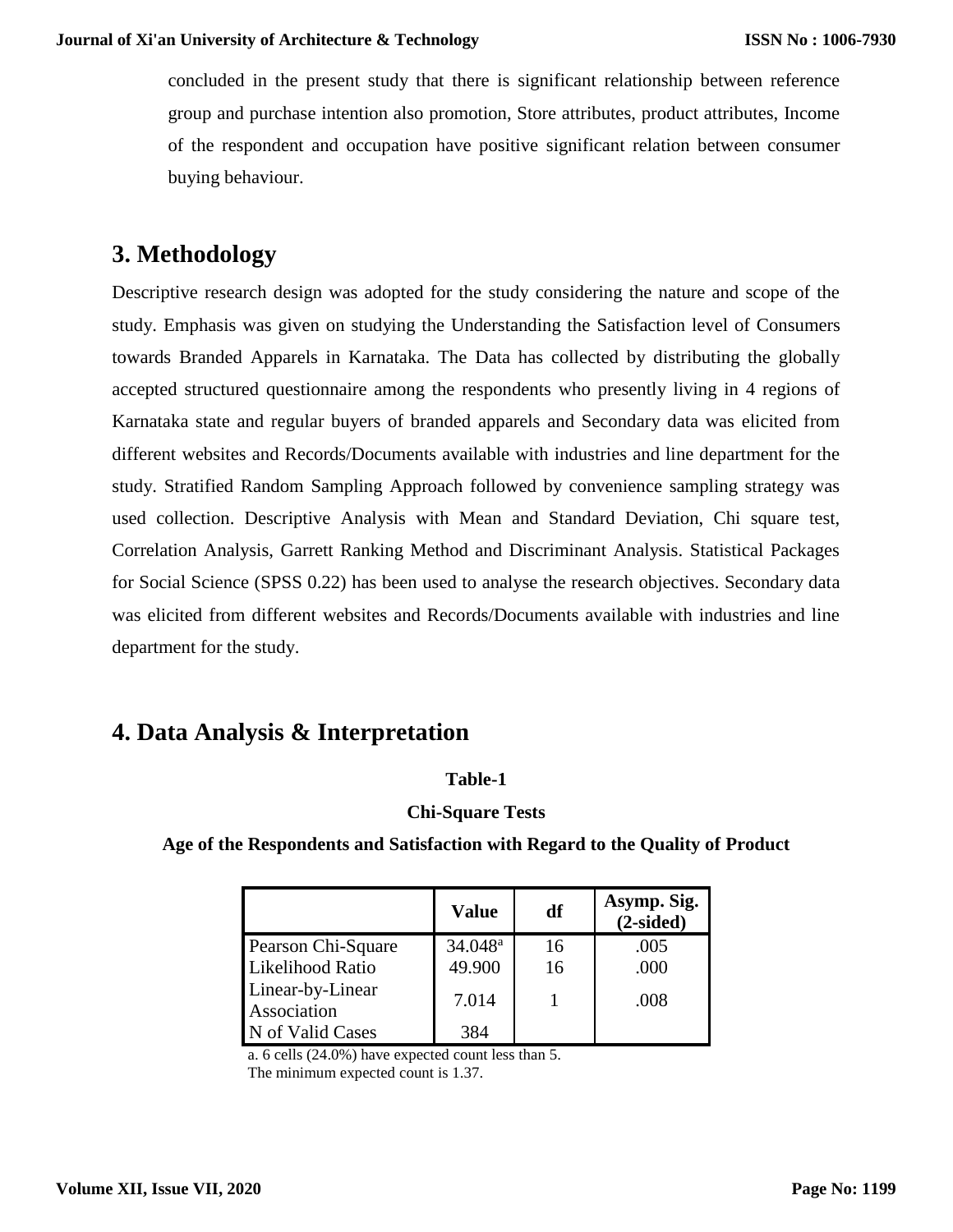Chi square test of association have been applied in the above table. It was found that the association value of chi - square test is 34.048 with degrees of freedom at 16 & the '*p'* value is 0.000. As the 'p' value is less than 0.050, it shows that the satisfaction with **regard to Quality of Product is** influenced by the age group the respondents belong to.

**Ho:** There is no relationship between the level of satisfaction with respect to Quality of Product and age group of respondents.

**H1:** There is relationship between the level of satisfaction with respect to Quality of Product and age group of respondents.

Since the p-value (Asymp. Sig = 0.000) is less than our chosen level of significance ( $\alpha$  = 0.050), hence we don't accept the null hypothesis. It can be concluded that there is enough evidence to suggest that there is relationship between the level of satisfaction with respect to Quality of Product and age group of respondents belong to.

#### **Table-2**

#### **Chi-Square Tests**

#### **Age of the Respondents and Satisfaction with Regard to the Value for Money**

|                                 | <b>Value</b>          | df | Asymp. Sig.<br>$(2-sided)$ |
|---------------------------------|-----------------------|----|----------------------------|
| Pearson Chi-Square              | $42.847$ <sup>a</sup> | 16 | .000                       |
| Likelihood Ratio                | 49.551                | 16 | .000                       |
| Linear-by-Linear<br>Association | .596                  |    | .440                       |
| N of Valid Cases                | 384                   |    |                            |

a. 3 cells (12.0%) have expected count less than 5. The minimum expected count is 3.97.

Chi square test of association have been applied in the above table. It was found that the association value of chi - square test is 42.847 with degree of freedom at 16 & the '*p'* value is 0.000. As the 'p' value is less than 0.050, it shows that the level of Satisfaction with regard to the Quality of Product is influenced by the age group the respondents belong to.

**Ho:** There is no relationship between the level of Satisfaction with respect to the Quality of Product and age group of respondents.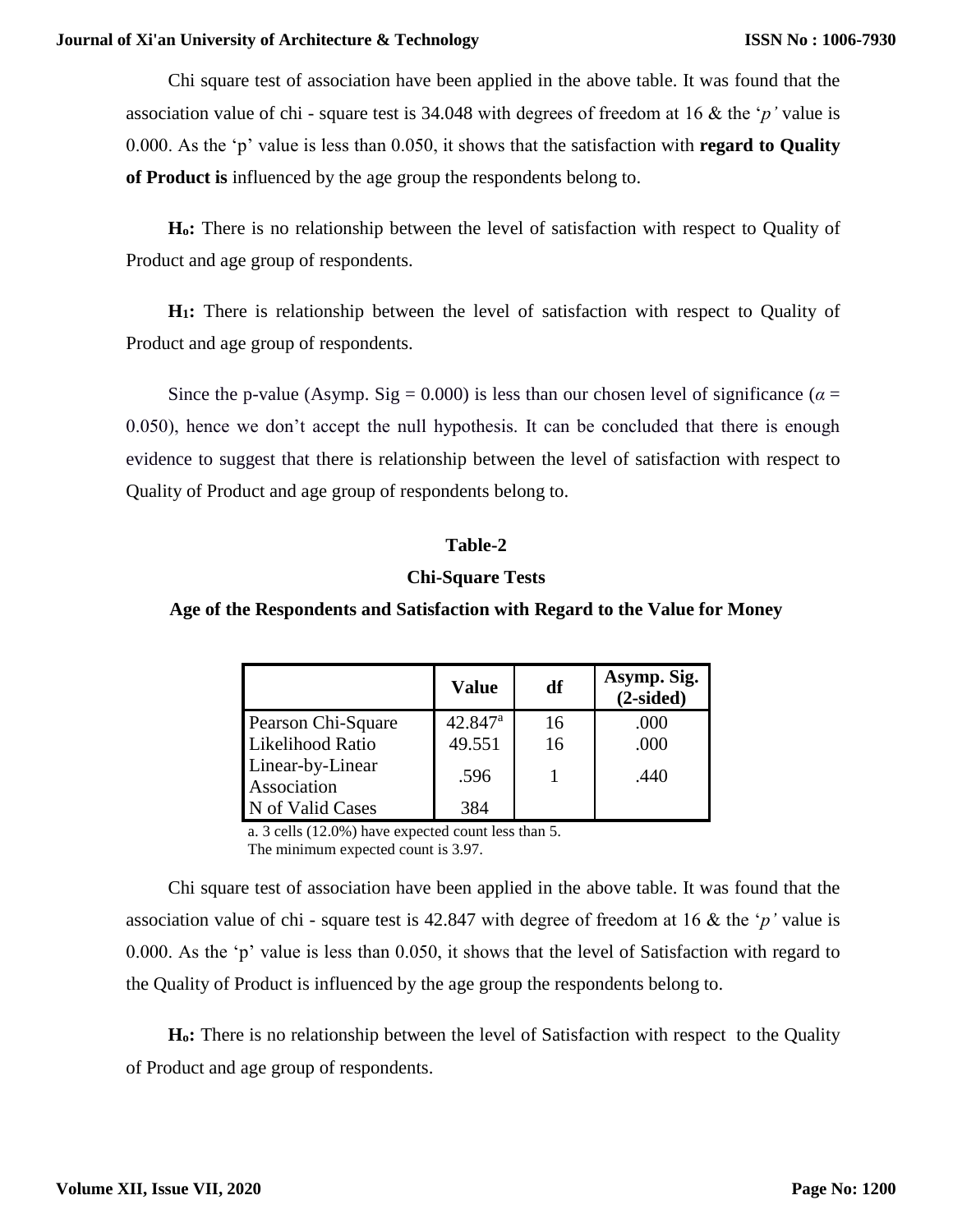#### **Journal of Xi'an University of Architecture & Technology**

**H1:** There is relationship between the level of Satisfaction with respect to Quality of Product and age group of respondents.

Since the p-value (Asymp. Sig = 0.000) is less than our chosen level of significance ( $\alpha$  = 0.050), hence we don't accept the null hypothesis. It can be concluded that there is enough evidence to suggest that there is relationship between level of Satisfaction with respect to value of money and age group of respondents belong to.

#### **Table-3**

#### **Chi-Square Tests:**

#### **Age of the Respondents and Satisfaction with regard to Usage Experience**

|                                 | <b>Value</b>     | df | Asymp. Sig.<br>$(2-sided)$ |
|---------------------------------|------------------|----|----------------------------|
| Pearson Chi-Square              | $34.048^{\rm a}$ | 16 | .005                       |
| Likelihood Ratio                | 49.900           | 16 | .000                       |
| Linear-by-Linear<br>Association | 7.014            |    | .008                       |
| N of Valid Cases                | 384              |    |                            |

a. 6 cells (24.0%) have expected count less than 5. The minimum expected count is 1.37.

Chi square test of association have been applied in the above table. It was found that the association value of chi - square test is 34.048 with degree of freedom at 16 & the '*p'* value is 0.005. As the 'p' value is less than 0.050, it shows that the level of Satisfaction with regard to the Usage Experience is influenced by the age group the respondents belong to.

**Ho:** There is no relationship between the Satisfaction level with regard to the Usage Experience is influenced by the age group the respondents.

**H1:** There is relationship between the Satisfaction level with regard to the Usage Experience is influenced by the age group the respondents.

Since the p-value (Asymp. Sig = 0.000) is less than our chosen level of significance ( $\alpha$  = 0.050), hence we don't accept the null hypothesis. It can be concluded that there is enough evidence to suggest that there is relationship exist between the satisfaction level with regard to the Usage Experience is influenced by the age group the participants belong to.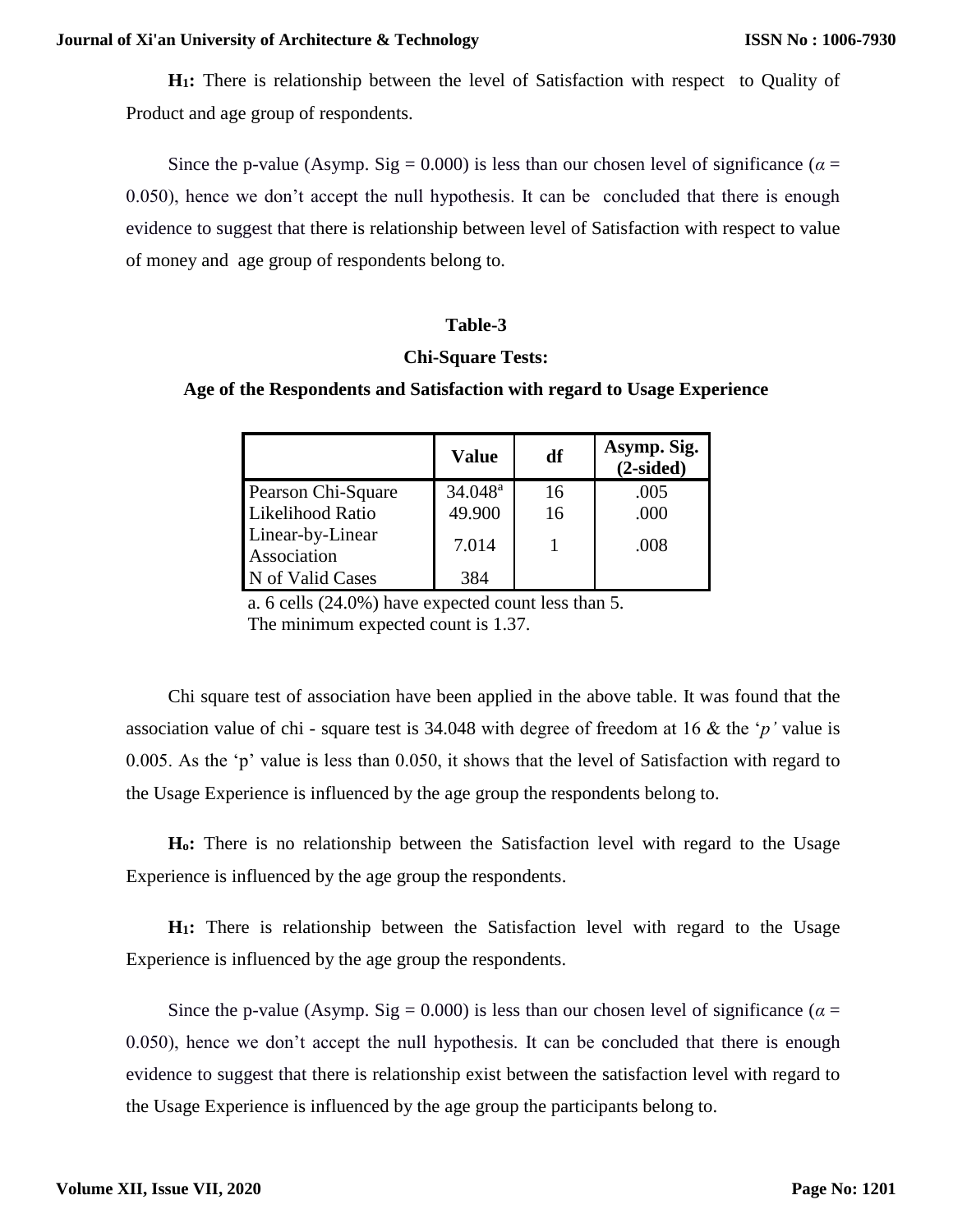#### **Table-4**

#### **Chi-Square Tests:**

#### **Age of the Respondents and Satisfaction with Regard to Product Attributes, Design etc.,**

|                                 | <b>Value</b>        | Df | Asymp. Sig.<br>$(2-sided)$ |
|---------------------------------|---------------------|----|----------------------------|
| Pearson Chi-Square              | 31.887 <sup>a</sup> | 16 | .010                       |
| Likelihood Ratio                | 48.246              | 16 | .000                       |
| Linear-by-Linear<br>Association | 7.238               |    | .007                       |
| N of Valid Cases                | 384                 |    |                            |

a. 8 cells (32.0%) have expected count less than 5. The minimum expected count is .85.

Chi square test of association have been applied in the above table. It was found that the association value of chi - square test is 34.048 with degree of freedom at 16 & the '*p'* value is 0.005. As the 'p' value is less than 0.050, it shows that the Satisfaction level with regard the Product Attributes, Design etc., is influenced by the age group the respondents belong to.

**Ho:** There is no relationship between the Satisfaction level with regard to the Product Attributes, Design etc., is influenced by the age group the respondents..

**H1:** There is relationship between the Satisfaction level with regard to the Product Attributes, Design etc., is influenced by the age group the respondents.

Since the p-value (Asymp. Sig = 0.010) is less than our chosen level of significance ( $\alpha$  = 0.050), hence we do not accept the null hypothesis. It can be concluded that there is enough evidence to suggest that there is relationship between the Satisfaction levels with respect to the Product Attributes, Design etc., is influenced by the age group the participants belong to.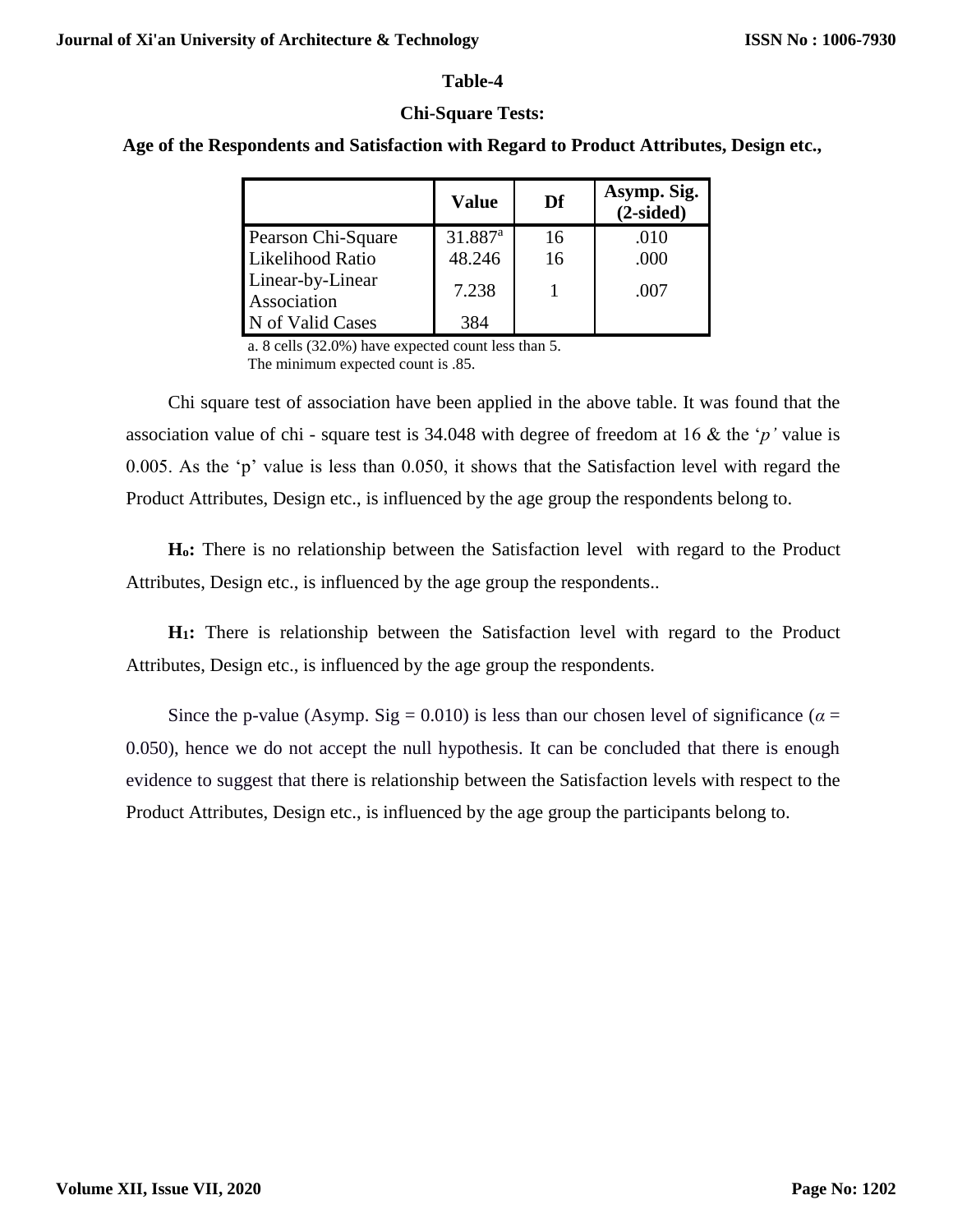#### **Table-5**

#### **Chi-Square Tests**

### **Age of the Respondents and Satisfaction with regard to Services like Replacement**

|                                 | <b>Value</b>        | Df | Asymp. Sig.<br>$(2-sided)$ |
|---------------------------------|---------------------|----|----------------------------|
| Pearson Chi-Square              | 46.182 <sup>a</sup> | 16 | .000                       |
| Likelihood Ratio                | 65.397              | 16 | .000                       |
| Linear-by-Linear<br>Association | 9.574               |    | .002                       |
| N of Valid Cases                | 384                 |    |                            |

#### **warranty, Alteration etc,.**

a. 4 cells (16.0%) have expected count less than 5.

The minimum expected count is 1.37.

Chi square test of association have been applied in the above table. It was found that the association value of chi - square test is 46.182 with degree of freedom at 16 & the '*p'* value is 0.000. As the 'p' value is less than 0.050, it indicates that the Satisfaction level with respect to the Services like Replacement warranty, Alteration etc., is influenced by the age group the respondents belong to.

**Ho:** There is no relationship between the Satisfaction level with regard to the Services like Replacement warranty, Alteration etc., is influenced by the age group the respondents.

**H1:** There is no relationship between the Satisfaction level with regard to the Services like Replacement warranty, Alteration etc., is influenced by the age group the respondents.

Since the p-value (Asymp. Sig = 0.010) is less than our chosen level of significance ( $\alpha$  = 0.050), hence we don't accept the null hypothesis. It can be concluded that there is enough evidence to suggest that there is relationship between the Satisfaction level with regard to the Services like Replacement warranty, Alteration etc., is influenced by the age group of participants belong to.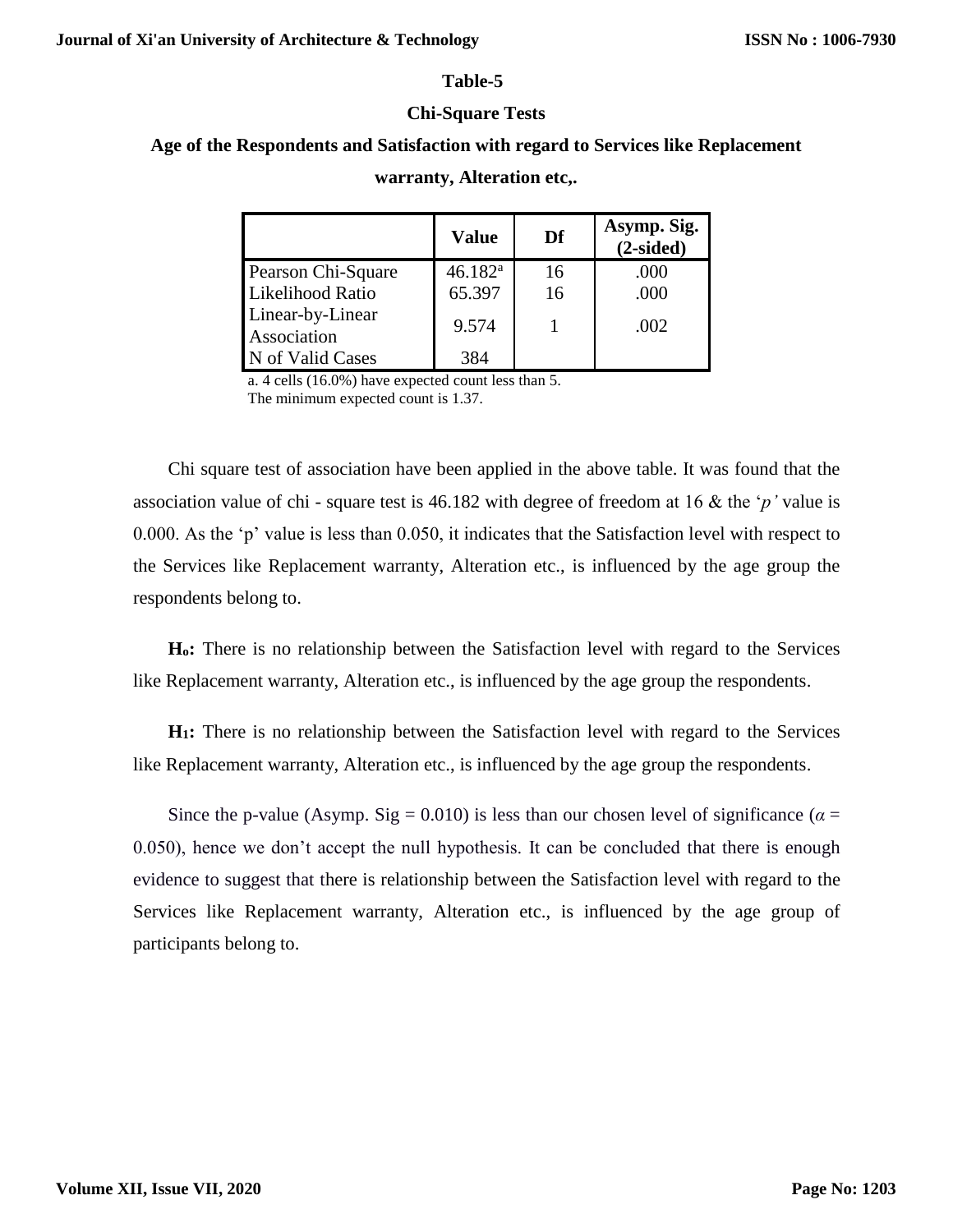#### **Table-6**

#### **Chi-Square Tests -**

### **Age of the Respondents and Satisfaction with regard to the Overall Quality of Brand Apparels**

|                                 | Value               | df | Asymp. Sig.<br>$(2-sided)$ |
|---------------------------------|---------------------|----|----------------------------|
| Pearson Chi-Square              | 49.121 <sup>a</sup> | 16 | .000                       |
| Likelihood Ratio                | 68.772              | 16 | .000                       |
| Linear-by-Linear<br>Association | 10.778              |    | .001                       |
| N of Valid Cases                | 384                 |    |                            |

a. 4 cells (16.0%) have expected count less than 5. The minimum expected count is 1.89.

Chi square test of association have been applied in the above table. It was found that the association value of chi - square test is 49.121 with degree of freedom at 16 & the '*p'* value is 0.000. As the 'p' value is less than 0.050, it indicates that the level of Satisfaction with regard to Overall Quality of Brand Apparels is influenced by the age group the respondents belong to.

**Ho:** There is no relationship between the satisfaction level with regard to Overall Quality of Brand Apparels is influenced by the age group the respondents.

**H1:** There is relationship between the satisfaction level with regard to Overall Quality of Brand Apparels is influenced by the age group the respondents.

Since the p-value (Asymp. Sig = 0.010) is less than our chosen level of significance ( $\alpha$  = 0.05), hence we don't accept the null hypothesis. It can be concluded that there is enough evidence to suggest that there is relationship exist between the Satisfaction level with regard to Overall Quality of Brand Apparels is influenced by the age group the respondents belong to.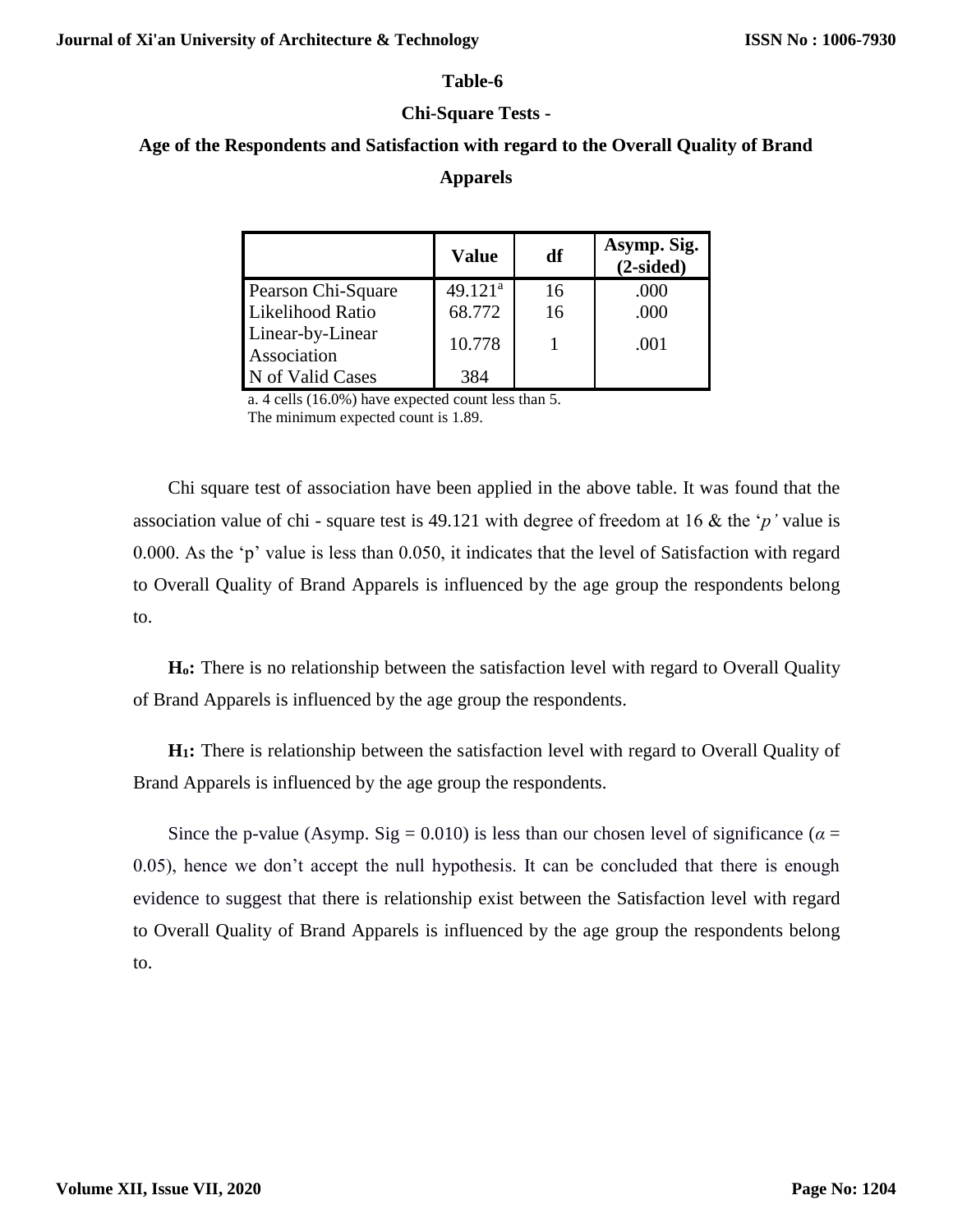#### **BUYING BEHAVIOUR VARIABLES & SATISFACTION LEVEL**

Step wise multiple regression analysis of Y-Satisfaction with respect to overall Brand Apparels was performed with explanatory variables namely,  $X_1$ - Impulsiveness,  $X_2$ -Brand Behaviour,  $X_3$ - Shopping Behaviour,  $X_4$ - Quality,  $X_5$ - Purchase Decision,  $X_6$ -Information Gathering,  $X_7$ - Monthly Income and  $X_8$ - Monthly expenditure, the following regression model is fitted for level of Satisfaction.

 $Y = bo + b_1X_1 + b_2X_2 + b_3X_3 + \dots$  and the results are presented in the following table.

#### **Table -7**

| <b>Variables</b>             | <b>Regression</b><br><b>Coefficients</b> | <b>Standard</b><br><b>Error</b> | Т<br>$(d.f = 8)$ | $\mathbf{R}^2$ |
|------------------------------|------------------------------------------|---------------------------------|------------------|----------------|
| (Constant)                   | 1.801                                    | .777                            | 2.318            | .736           |
| <b>Information Gathering</b> | .072                                     | .194                            | $.372*$          |                |
| <b>Purchase Decision</b>     | 1.722                                    | .125                            | $2.764*$         |                |
| Shopping Behaviour           | 0.017                                    | .086                            | .199**           |                |
| <b>Brand Behaviour</b>       | 0.80                                     | .117                            | $.688*$          |                |
| Quality                      | 0.60                                     | .120                            | .496**           |                |
| Impulsiveness                | 0.180                                    | .197                            | .912**           |                |

#### **Regression Model for 'Y'**

\*- : Significant at 5 % \*\*: Significant at 1% level.

#### **Regression Fitted**:

 $Y = 1.801 + 0.072X_1 + 1.722X_2 + 0.017X_3 + 0.80X_4 + 0.60X_5 + 0.180X_6$ 

The step wise multiple regression model shows that all the 6 variables namely  $X_1$ -Information Gathering, ,  $X_2$ - Purchase Decision,  $X_3$ - Shopping Behaviour,  $X_4$ - Brand Behaviour,  $X_5$ - Quality,  $X_6$ - Impulsiveness, are significantly contributing to Y.

The resulted regression co-efficient of independent variables on opinion of the respondents on the Level of Satisfaction are shown in Table 5.100. The significantly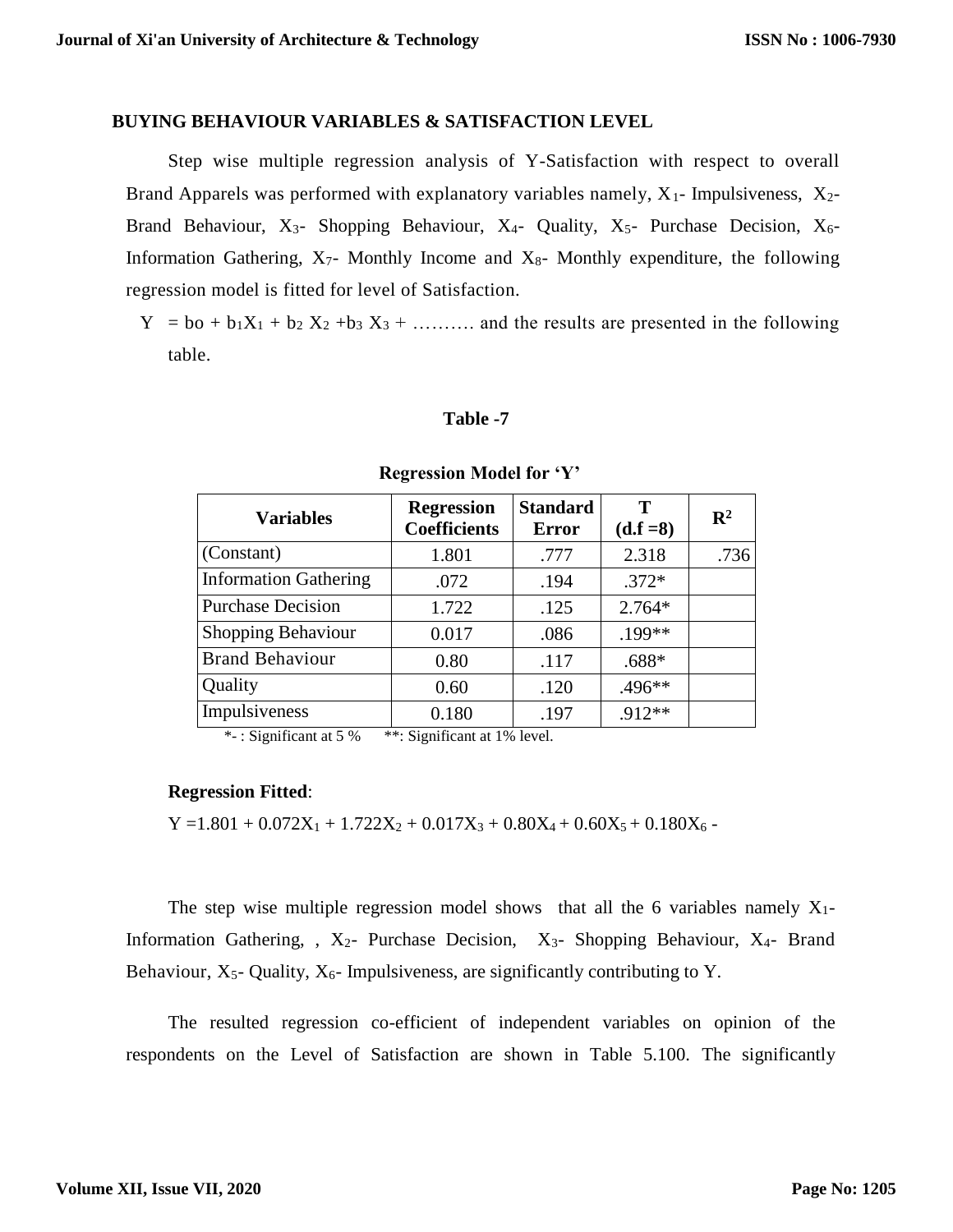influencing variables on Level of Satisfaction are Information Gathering, Purchase Decision, Shopping Behaviour, Brand Behaviour, Quality and Impulsiveness.

The co-efficient of determination (R2) in the above said case is 0.736. It conveys that the presence of Satisfaction level among the respondents is explained by the considered independent variables to the extent of 73.6 per cent.

### **A model for measuring the Buying Behaviour, level of Satisfaction and the repurchase intentions of the customers of Branded Apparels in Karnataka.**



Minimum was achieved  $Chi-square = 2427.484$ Degrees of freedom  $= 38$ Probability level  $= .000$ 

Analysis of Movement Structure (AMOS) graphically exhibits the relationship of variables of Buying Behaviour with other variables namely Advertisement, Promotional Activities and brand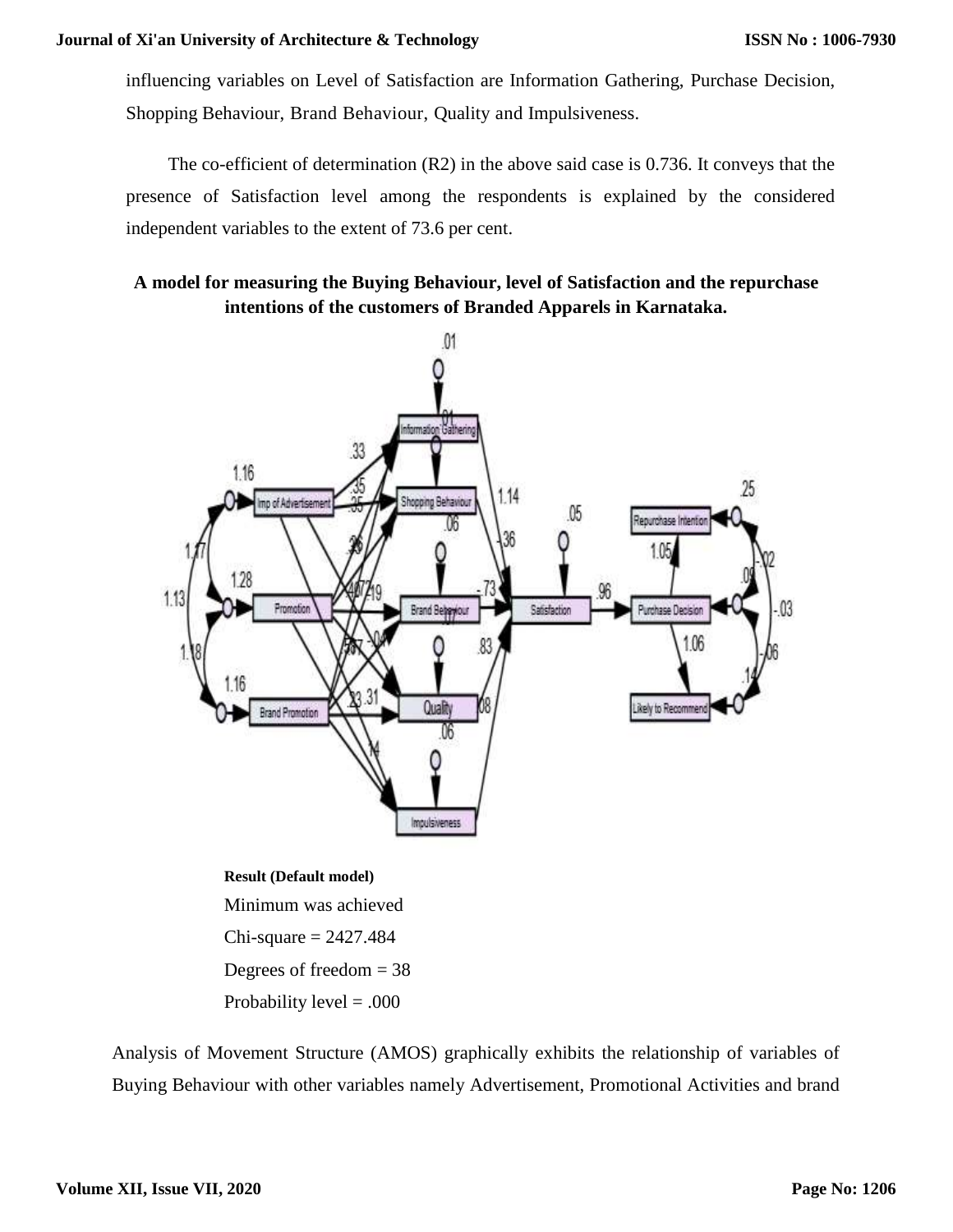Promotions, which influences the customers and determine the satisfaction level with reference to purchase of Branded Apparels. The Researcher has combined Buying Behaviour with matrices with other matrices namely Advertisement, Promotional Activities and brand Promotions to determine the Satisfaction Level. The Researcher tested the hypothetical relationship between Satisfaction with three other variables namely Advertisement, Promotional Activities and Brand Promotions through variables of Buying Behaviour namely Information gathering, Shopping Behaviour, Brand Behaviour, Quality and Impulsive Buying. Likewise, the researcher has also made an attempt to study the relationship between Satisfaction to Purchase Decisions, Repurchase Intentions and Likely to Recommend to others which are the attributions of the customers to buy Branded Apparel.

# **5. Summary of Findings**

In order to achieve the above mentioned objective, Descriptive Statistics for arriving at the Mean and Standard Deviation, Cross Tabulation and Chi-Square Tests for Hypothesis testing have been used in this section, the results of which are summarized hereunder:

- **Age of the Respondents and Satisfaction with Regard to the Quality of Product** It has been found that among those who belong to different age groups, majority of the participants are Very Much Satisfied with regard to Quality of Product.
- **Age of the Respondents and Satisfaction with Regard to the Quality of Product:** It has been found that that there is relationship between the level of satisfaction with respect to Quality of Product and age group of respondents.
- **Age of the Respondents and Satisfaction with Regard to the Value for Money:** It has been found that among those who belong to different age groups, majority of the participants are Satisfied with regard to Quality of Product.
- **Age of the Respondents and Satisfaction with Regard to the Value for Money:** It has been found that there is relationship between the There is no relationship between the level of Satisfaction with respect to Quality of Product and age group of respondents.
- **Age of the Respondents and Satisfaction with regard to Usage Experience:** It has been found that among those who belong to different age groups, majority of the participants are Very Much Satisfied with regard to Usage Experience.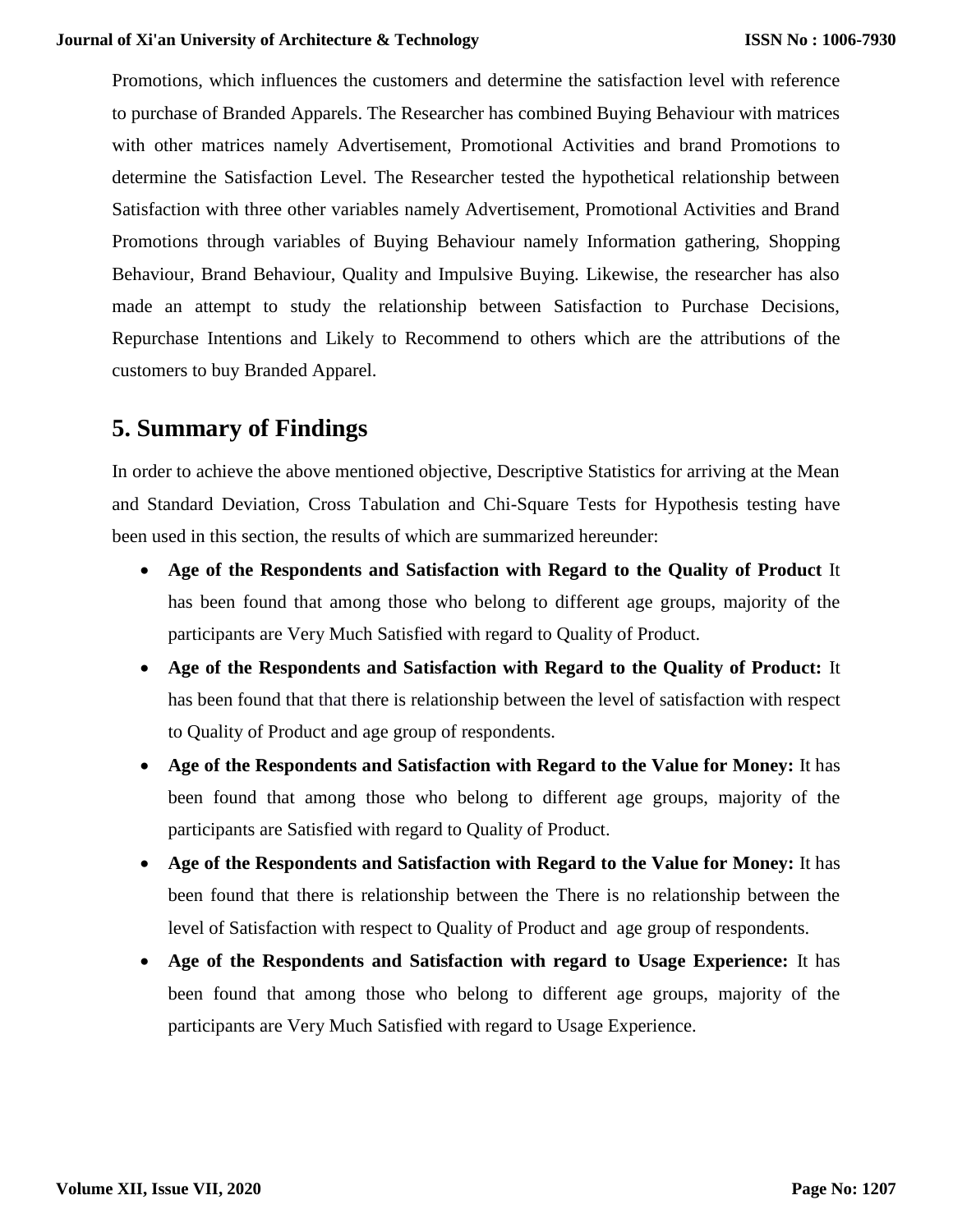- **Age of the Respondents and Satisfaction with regard to Usage Experience:** It has been found that there is relationship exist between the Satisfaction level with regard to the Usage Experience is influenced by the age group the participants.
- **Age of the Respondents and Satisfaction with Regard to Product Attributes, Design etc.,:** It has been found that among those who belong to different age groups, majority of the participants are Very Much Satisfied with regard to the Product Attributes, Design etc.,
- **Age of the Respondents and Satisfaction with Regard to Product Attributes, Design etc.:** It has been found that there is relationship between the Satisfaction levels with respect to the Product Attributes, Design etc., is influenced by the age group the participants.
- **Age of the Respondents and Satisfaction with regard to Services like Replacement warranty, Alteration etc.:** It has been found that among those who belong to different age groups, majority of participants are Very Much Satisfied with regard to the Services like Replacement warranty, Alteration etc.,
- **Age of the Respondents and Satisfaction with regard to Services like Replacement warranty, Alteration etc:** It has been found that there is relationship between the Satisfaction level with regard to the Satisfaction level with regard to the Services like Replacement warranty, Alteration etc., is influenced by the age group of participants.
- **Age of the Respondents and Satisfaction with regard to the Overall Quality of Brand Apparels:** It has been found that among those who belong to different age groups, majority of the respondents are Very Much Satisfied with regard to Overall Quality of Brand Apparels.
- **Age of the Respondents and Satisfaction with regard to the Overall Quality of Brand Apparels:** It has been found that there is relationship exist between the Satisfaction level with regard to the Satisfaction level with respect to Overall Quality of Brand Apparels is influenced by the age group the respondents.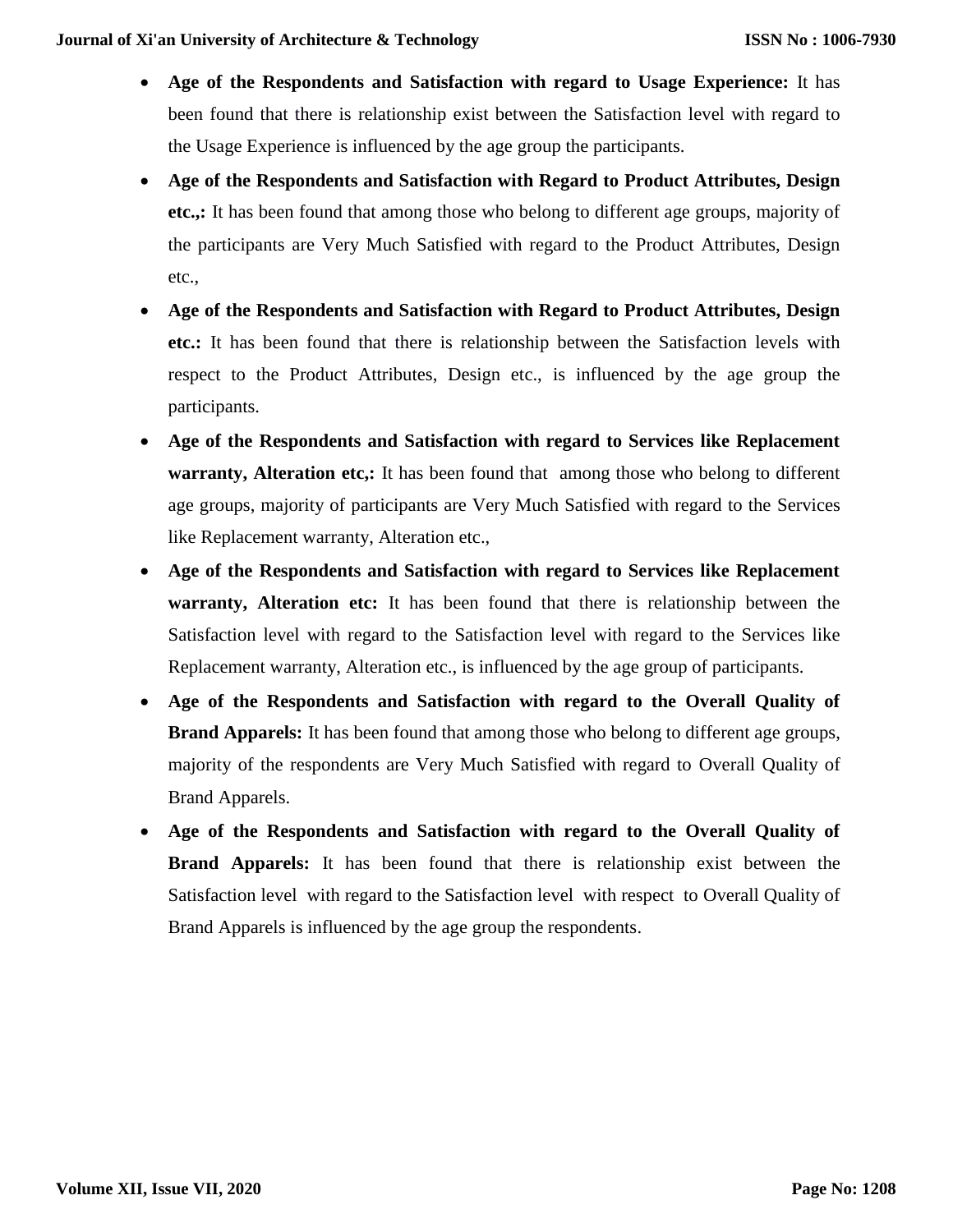### **6. Suggestions:**

Based on the survey conducted, data collected, analysis and interpretations made, following are the suggestions:

- Much of the customers purchase branded apparels taking the brands promotions into consideration. Hence, the advertising strategies need to be much focused on these customers. And the display in the store should also contain the details of locations and brand available.
- Since the younger generation is much influenced by advertising, more of promotional advertisements including the offers need to be offered to the school and college going students, and hoardings can be placed in nearby places where youngsters hang around often mainly during weekends.
- Impulse buying behavior is more among the middle aged people. Marketers need to find the right blend and taste of those customers to position them accordingly so as to make them purchase the Branded Apparels.
- More number of younger consumers is very specific about the colour and discounts and hence the branded apparel manufacturers need to study the trend of the merchandise movement and should try to customize them based on their needs.
- Branded apparels are much sought after by male consumers than female ones. The brand appeal forms an important aspect and hence the feedback of the consumers on branded apparels need to be given much importance and based on their feedback apparels need to be manufactured.
- The branded apparels retail outlets need to improve their lighting and the store should have a pleasant appeal making the shopping experience for the customers a delightful one.
- Marketers need to price their merchandise according to the pricing of their competitors. Many firms lose their market due to irregular pricing. Once the brand name is established the pricing can be in line with the product.
- Customer who walks into the store with some product in mind may go for impulse purchase. Even if a non-purchaser of Branded Apparels walk into the shop, the display of the Branded Apparels should be at the right side, so that it attracts the attention of the customers and make them probe further about other aspects like price, design, colour etc.,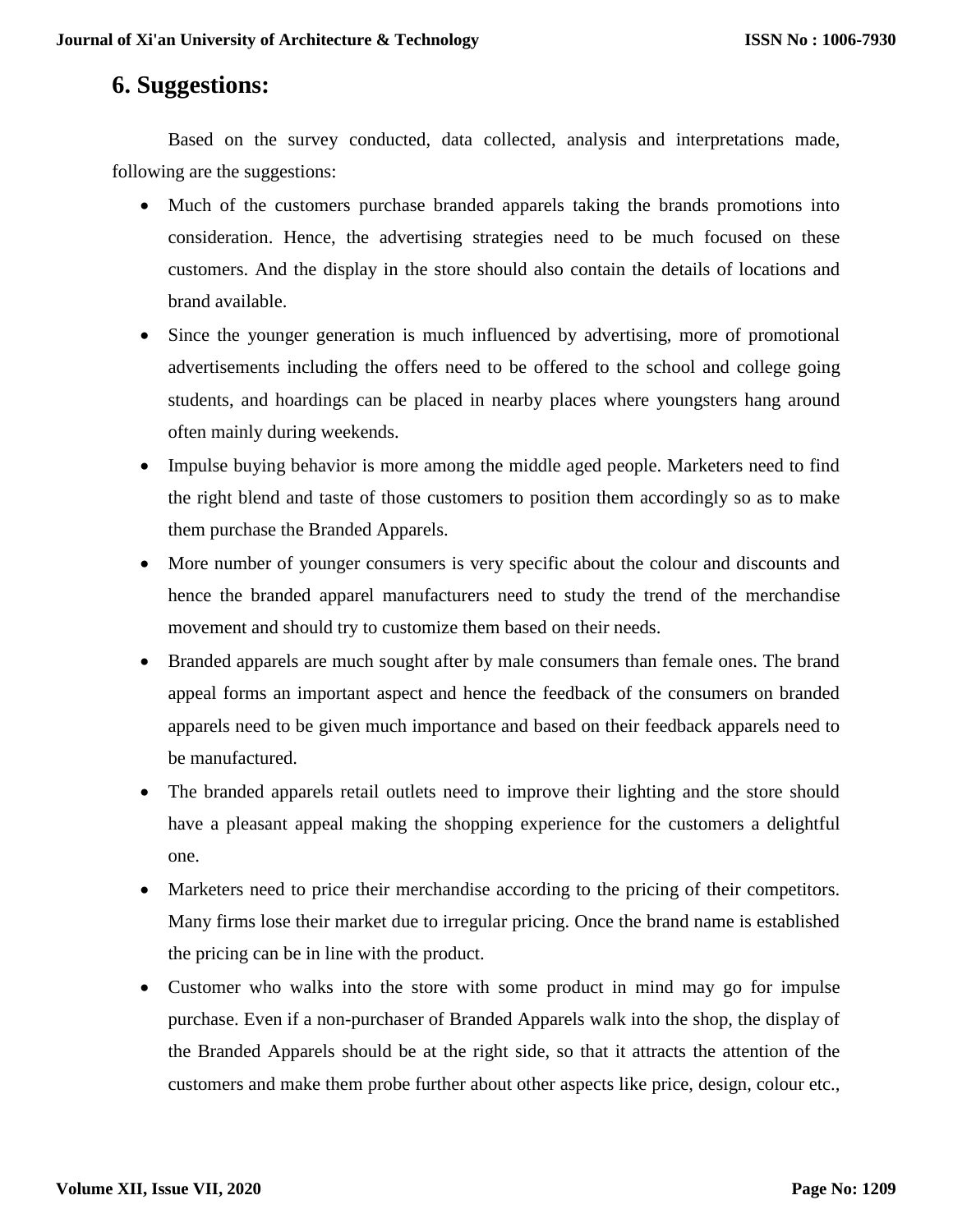so that over a period of time even that customer may be made to buy the Branded Apparels. The apparel display should contain all the details of the product, as it influences the overall shopping experience.

- Proper signage's need to be in placed in the branded apparels showrooms since many customers don't prefer the help of the service men helping them with their purchase. They take time to touch, feel and decide their preferred branded apparel.
- It is necessary to focus on the display of the product and to put banners that communicates offer on special days such as holidays, melas, etc.

## **7. Conclusion**

The owners of big brands have to understand the importance of customer's expectations  $\&$ should provide proper environment to retain customers if not attract new ones. Faced with an increasingly complex competitive environment, it is a fact that today consumers look, think, prefer and buy the products to his lifestyle, especially in the case of Branded Apparels and it becomes an opportunity for the marketers to fine tune their marketing strategies in such a way that they not only retain the existing customers, but also attract more and more new customers. Status symbol and Designs along with variety seem to be the preference of the customers of Branded Apparels; the manufacturers have to concentrate on their promotional activities taking into consideration all the above factors. Companies are using innovative business models to reach the customers effectively. The changing lifestyles of the country's younger population still appears to be untapped to its fullest potential and hence the companies will have to make necessary efforts and concentrate on these markets, since there is always something called first mover advantage. Branded Apparel shopping trend is set to increase in the coming years, not only because of the rising population of India, but also because of changes in the supporting ecosystem, change in customers' lifestyle and increase in their buying power.

### **8. References:**

 Lakshminarayana.K and Dr.Sreenivas D L (2016) A study on consumer buying behaviour towards branded apparels with reference to Bangalore city. Asia pacific journal of research, pp 174- 183.